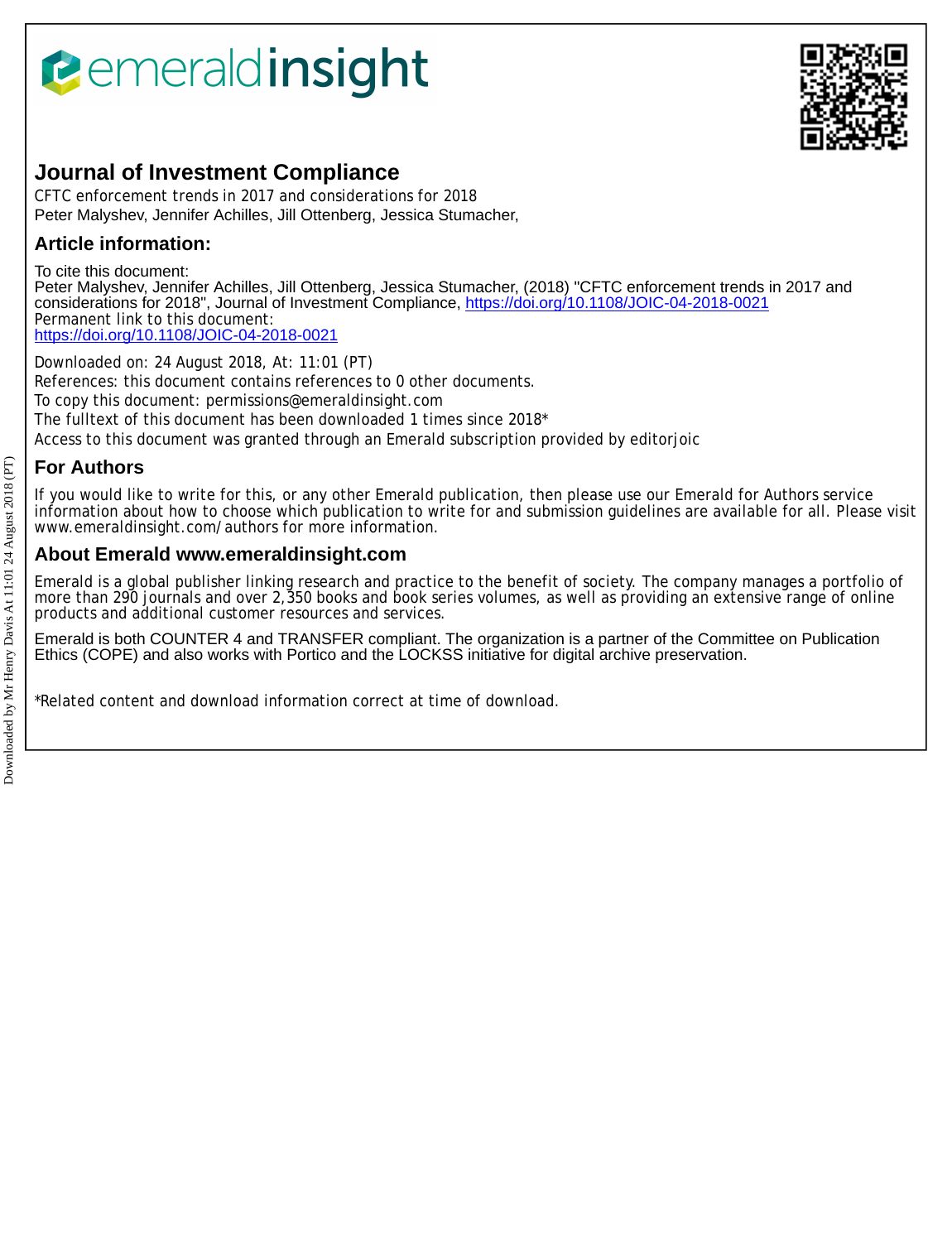# CFTC enforcement trends in 2017 and considerations for 2018

Peter Malyshev, Jennifer Achilles, Jill Ottenberg and Jessica Stumacher

#### **Abstract**

**Purpose** – This paper aims to discuss the types of cases that were brought by the Commodity Futures Trading Commission (CFTC) in 2017 and what to expect in 2018.

**Design/methodology/approach** – This paper discusses the overall statistics regarding enforcement actions brought by the CFTC, as well as the amount of restitution, disgorgement and penalties collected in 2017. These statistics are contrasted with the same statistics from 2016. This paper also discusses the types of enforcement actions brought by the CFTC in 2017 and identifies and analyzes trends. The analysis also includes a discussion of what to expect in 2018.

Findings – This paper concludes that 2017 was a year filled with personnel changes and vacancies at the CFTC, which resulted in no major policymaking cases being brought by the CFTC. This paper also finds that the CFTC is focused on actively monitoring the markets, and will continue to pursue actions involving reporting violations, fraud, manipulation, cryptocurrencies, and disruptive trade practices while rewarding parties for self-reporting and cooperation.

Originality/value - This paper contains valuable information from experienced lawyers regarding personnel changes at the CFTC, recent trends in CFTC enforcement activity and what to expect in 2018. Keywords Cooperation, Disclosure, Enforcement, Market manipulation, Self-reporting, US Commodity Futures Trading Commission (CFTC)

Paper type Technical paper

#### 2017: A new administration ushers in new leadership at the CFTC

As a new administration arrived in Washington in January 2017, the US Commodity Futures Trading Commission (CFTC) embarked upon an uncertain year filled with personnel changes and vacancies that led to a notable decrease in enforcement actions during 2017. The CFTC brought 49 enforcement-related actions in the fiscal year ending September 30, 2017 (FY 2017). By comparison, the CFTC filed 68 enforcement actions in fiscal year 2016. Furthermore, restitution, disgorgement and penalties collected by the CFTC decreased significantly as well, from \$1.29bn in 2016 to \$413m in FY 2017.

The decline in enforcement actions and penalties is due in part to leadership vacancies and changes. The CFTC itself has been operating with only three commissioners versus a full panel of five. Commissioner J. Christopher Giancarlo, who ascended to the position of Acting Chairman in January 2017, was nominated by President Trump in March 2017 to serve in that role on a permanent basis. He was confirmed by the Senate in August 2017, alongside newly appointed commissioners Brian Quintenz and Rostin Behnam. There remain, however, two commissioner vacancies – one Republican and one Democrat. The year 2017 also saw new leadership in the CFTC's Division of Enforcement. Chairman Giancarlo nominated James McDonald, a former federal prosecutor from the Southern District of New York, to be the Director of Enforcement in March 2017.

Operating with new leadership and significant vacancies in FY 2017, the CFTC did not take on any policy-changing enforcement actions. However, a review of the Commissioners' and Peter Malyshev ([pmalyshev@reedsmith.](mailto:pmalyshev@reedsmith.com) [com](mailto:pmalyshev@reedsmith.com)) is a partner at Reed Smith LLP, Washington, DC, USA. Jennifer Achilles ([jachilles@reedsmith.com\)](mailto:jachilles@reedsmith.com) is a partner at Reed Smith LLP, New York, USA. Jill Ottenberg ([jottenberg@](mailto:jottenberg@reedsmith.com) [reedsmith.com](mailto:jottenberg@reedsmith.com)) is an associate at Reed Smith LLP, Washington, DC, USA. Jessica Stumacher ([jstumacher@reedsmith.](mailto:jstumacher@reedsmith.com) [com](mailto:jstumacher@reedsmith.com)) is an associate at Reed Smith LLP, New York, NY, USA.

© 2018 Reed Smith LLP. All rights reserved.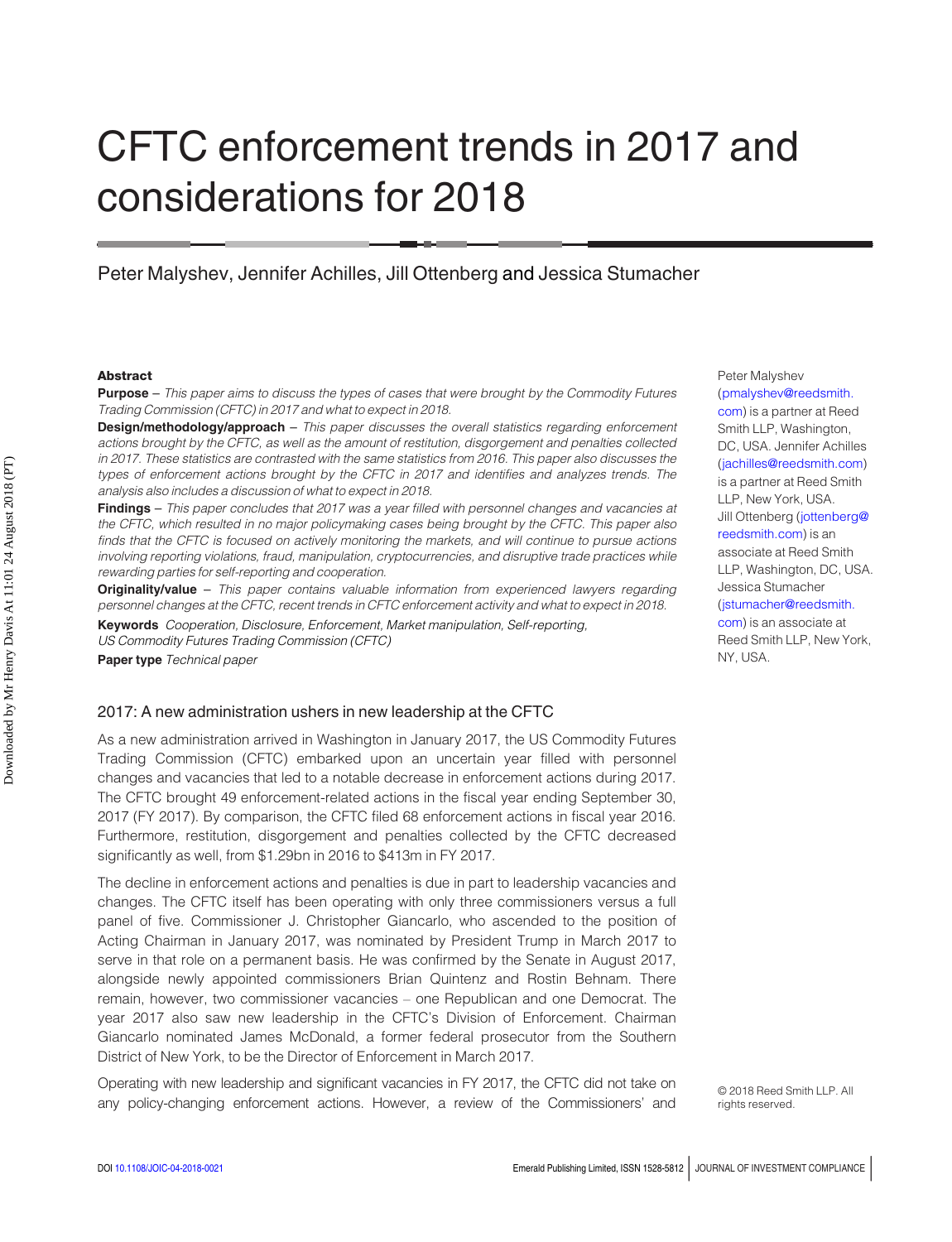Director McDonald's public statements, a look at the enforcement actions that the CFTC brought in FY 2017 and evidence of increased enforcement actions so far in FY 2018, are helpful in determining the likely goals and priorities of the newly constituted CFTC going forward.

#### CFTC enforcement priorities: self-reporting and cooperation

Under the leadership of the new Enforcement Director McDonald, the CFTC has placed a clear priority on self-reporting and cooperation. In September 2017, the Enforcement Division of the CFTC released an Updated Advisory on Self-Reporting and Full Cooperation (the "Updated Advisory")[\[1](#page-5-0)] to supplement the cooperation advisories that it released earlier in the year. McDonald presented remarks and fielded questions on the Updated Advisory on the day of its release.[\[2](#page-5-1)] He made clear that companies and individuals that self-report misconduct and cooperate throughout the investigation process will receive a substantial reduction in the civil monetary penalties that otherwise would be applicable. McDonald noted in his remarks that a company that self-reports and cooperates can expect to receive "in the neighborhood" of 50 to 75 per cent reduction in potential penalties. If a company fails to self-report, however, the company is likely to face vigorous and aggressive prosecution.

While it is too early to determine the impact that the Updated Advisory will have on the amount of penalties imposed by the CFTC, the downward trend in the amount of fines imposed in FY 2017 may be attributed in part to market participants receiving reduced penalties because of significant cooperation credit. This trend is likely to continue, especially given the explicit policy shift articulated in the Updated Advisory. Market participants should carefully consider the merits of self-reporting misconduct and cooperating with the CFTC throughout the investigation process.

#### Enforcement trends in 2017 and considerations for 2018

In 2017, the CFTC seemed to be backing away – at least temporarily – from pursuing enforcement actions based on a theory of insider trading that the CFTC initiated in 2016. Instead, the CFTC continued to focus on a low-hanging fruit and the more traditional theories of liability that have been the basis of historical enforcement actions. Continuing this trend into FY 2018, the CFTC has already filed 15 cases related to market manipulation.

Some of the representative actions brought by the CFTC in fiscal year 2017 are discussed below, as well as what we can expect from the CFTC in 2018.

#### **Disclosures**

The CFTC followed the SEC's lead in bringing enforcement actions related to the disclosure requirements that were introduced in Part 23 of the Dodd–Frank Act. In November 2017, the CFTC ordered a provisionally registered swap dealer to pay \$10m for underreporting up to 90 per cent of the mark-up that was included in market marks on complex swaps, resulting in artificially increased revenue[[3\]](#page-5-2). The fine also covered the swap dealer's alleged failure to supervise employees, as well as the company's inaccurate reporting on the hedging percentage of some of the commodities (with some being more than 100 per cent hedged, and some less than 0 per cent hedged).

This case illustrates that disclosures by swap dealers must be specific and comprehensive to avoid scrutiny by the CFTC. Also, this enforcement action shows that the CFTC's interpretation of the available enforcement authorities is evolving and the Enforcement Division will likely continue to focus on more technical rule violations in 2018 to encourage compliance.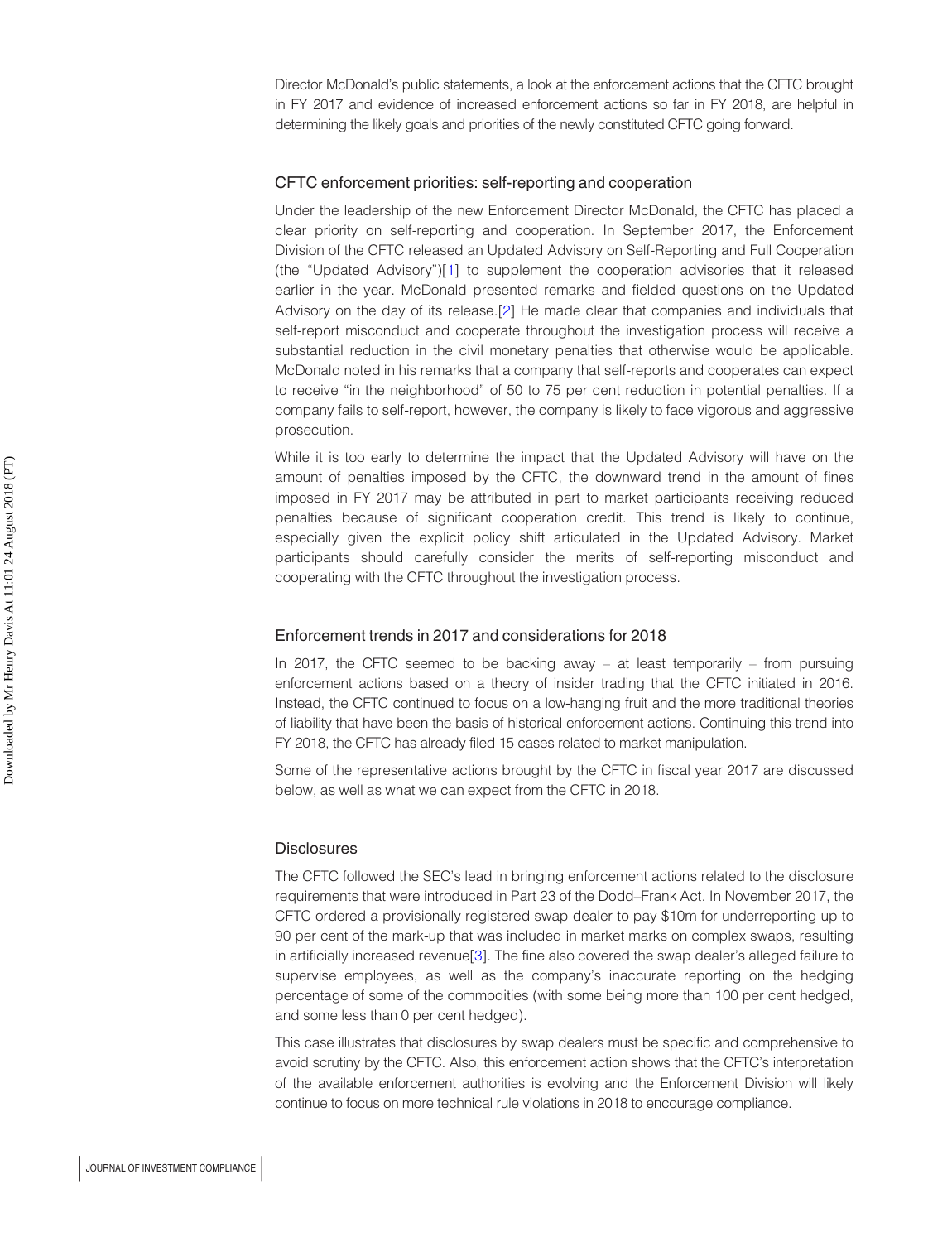#### Market manipulation

The CFTC flexed its muscle in 2017 with respect to pursuing market manipulation. In November 2017, the CFTC imposed sanctions of \$4m against an international energy company headquartered in Norway. The CFTC found that the company attempted to manipulate the Argus Far East Index (FEI), a key benchmark for propane, to benefit its physical and financial positions – including its NYMEX-cleared over-the-counter swaps which settled to the Argus FEI. The company's efforts to move the price of the FEI were found in internal company email communications, which the CFTC found satisfied the intent requirement for market manipulation. With 15 manipulation-related cases already filed so far in FY 2018, market participants should expect that the CFTC will continue to focus its enforcement efforts in this area for the foreseeable future.

#### Fraud and trading violations

#### Spoofing

The CFTC continued to pursue market participants for trading violations, in particular spoofing (placing bids or offers with the intent to cancel the bid or offer before execution). Spoofing is unlawful under the Dodd–Frank Act, and it has been an area of enforcement interest for the CFTC over the past few years. In October 2017, the CFTC fined a proprietary trading firm headquartered in Dubai \$300,000 for engaging in spoofing in the copper futures contract traded on the Commodities Exchange, Inc. (COMEX) between March and August 2016[[4\]](#page-5-3). A trader was alleged to have placed large orders (e.g. more than 100 contracts) while having a smaller resting order (i.e., less than 10) on the opposite side of the book. The trader would then cancel the large order when the trader's small order was filled. In this case, the company did not face an additional fine for failure to supervise because the company dismissed the trader immediately after discovering the misconduct.

#### Front-running

In October, 2017 a jury found a foreign exchange (FX) trader at a large bank guilty of fraud for trading ahead of a \$3.5bn client order[\[5](#page-5-4)]. Although this case was brought by the Department of Justice as a criminal matter, and not by the CFTC, this case raised a number of important issues for FX traders, including the importance of knowing the types and magnitude of pre-hedging transactions that will not be deemed front-running violations. This case puts FX traders on notice that trading ahead of a client order, even for hedging purposes, may qualify as front-running and result in criminal liability. Although these cases are typically prosecuted criminally, the CFTC could pursue a civil enforcement action on similar facts seeking injunctive relief and penalties.

#### Cryptocurrency fraud

In 2017, the CFTC showed its intent to pursue persons engaged in fraud or manipulation in connection with digital assets under its general anti-manipulation and anti-fraud authority, irrespective of whether the scheme involves futures or swaps. In September 2017, the CFTC announced the filing of a federal civil enforcement action in the Southern District of New York against a New York corporation and its principal[\[6](#page-5-5)]. The defendants were charged with fraud, misappropriation and issuing false account statements in connection with soliciting investments in Bitcoin. This is a significant action by the CFTC, as there were no "commodity interests" directly involved in the alleged unlawful activity.

In recent Congressional testimony, Chairman Giancarlo stated that the CFTC intends to address the complex challenges that cryptocurrencies present to regulators by focusing on interagency cooperation (specifically with the SEC, State banking regulators, the IRS and FinCEN); strong enforcement spearheaded by the CFTC's internal virtual currency enforcement task force; and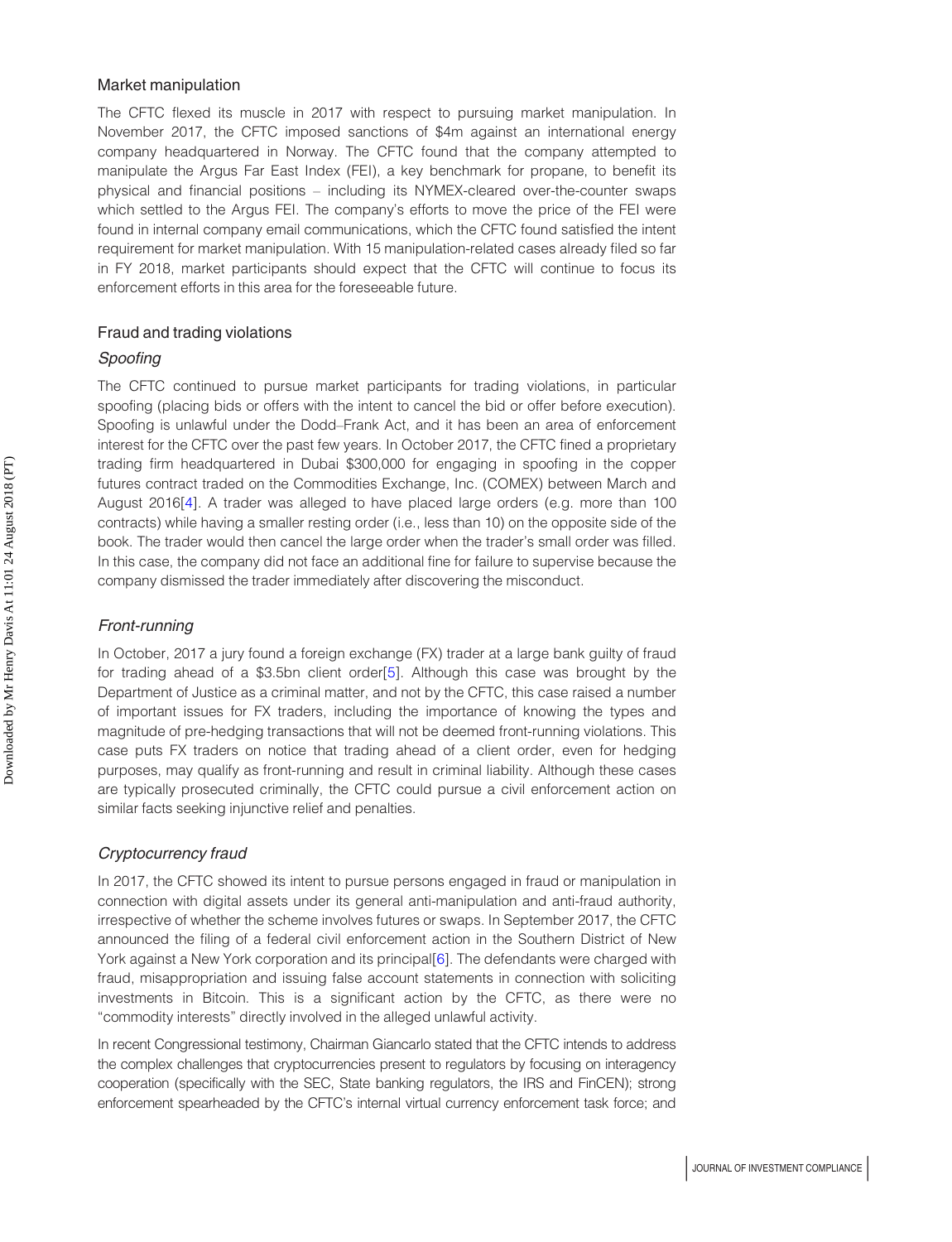heightened review of virtual currency product self-certifications[\[7\]](#page-5-6). The CFTC's scrutiny of cryptocurrency transactions was validated on March 6, 2018, when a federal court in New York held that cryptocurrencies could be regulated by the CFTC as commodities[\[8\]](#page-5-7). This will be an area to watch going forward into 2018.

#### Retail FX and precious metals

The CFTC continues to prioritize precious metals and retail FX fraud cases. In September 2017, the CFTC filed a civil enforcement action in the US District Court for the Northern District of Illinois against three affiliated companies, as well as the companies' principals[\[9\]](#page-5-8). The CFTC charged defendants with defrauding thousands of retail customers out of hundreds of millions of dollars while executing thousands of illegal, off-exchange leveraged commodity transactions on precious metals. The complaint also alleged that the defendants were required to register as Futures Commission Merchants ("FCM") but failed to do so in violation of the CEA.

In another case, the CFTC addressed the novel issue of classifying diamonds as "commodities". In August 2017, the CFTC announced a Consent Order against three Florida companies and their employees, alleging that the defendants fraudulently solicited customers in connection with precious metals and diamonds transactions, misappropriated customer funds, concealed their fraud with false account statements and acted as an unregistered FCM[\[10](#page-5-9)]. The order requires the defendants to pay \$5m in fines.

In February 2017, the CFTC settled a case against a registered FCM and retail foreign exchange dealer (RFED) and its two founding partners for \$7m[[11\]](#page-5-10). The CFTC found that the company engaged in false and misleading solicitations of its retail foreign exchange (Forex) customers by concealing its relationship with its most important market maker and by misrepresenting that its "No Dealing Desk" platform had no conflicts of interests with its customer. The company was found to have made false statements to the National Futures Association (NFA) about its relationship with the market maker, and was required to deregister as a futures commission merchant (FCM) and an RFED.

#### Reporting

The CFTC issued several orders imposing civil monetary penalties against market participants for failing to file accurate reports. These enforcement actions ran the gamut of the CFTC's reporting regulations, and included violations pertaining to series '04 reports (i.e. Forms 204 and 304), larger trader reports and swap data reporting. In one of these enforcement actions involving a large swap dealer, the CFTC imposed a \$350,000 fine for failing to submit Legal Entity Identifier (LEI) information in swap data reports and failing to diligently supervise by establishing electronic systems and procedures necessary to detect such reporting errors[[12\]](#page-5-11).

#### Cross-border transactions

In an important case limiting the extraterritorial reach of the Commodity Exchange Act (CEA), a US federal court found in June 2017 that the anti-fraud provisions of the CEA are limited to activity that has a sufficient nexus to the USA. In the Brent Crude Oil Futures litigation, a New York district court dismissed multidistrict litigation complaints brought by derivatives traders and landowners alleging that a number of energy companies manipulated the price of North Sea Brent crude oil and Brent crude futures through spoofing[\[13](#page-5-12)]. The court found that the allegations failed to sufficiently link the activity to any alleged economic harm suffered by the plaintiffs. While the alleged misconduct in this case occurred in Europe, the plaintiffs had claimed it had a "ripple" effect that reached the USA. The court found that the CEA claims could not be sustained because they are based on activity that occurred outside the USA. This case is significant as it shows that courts are